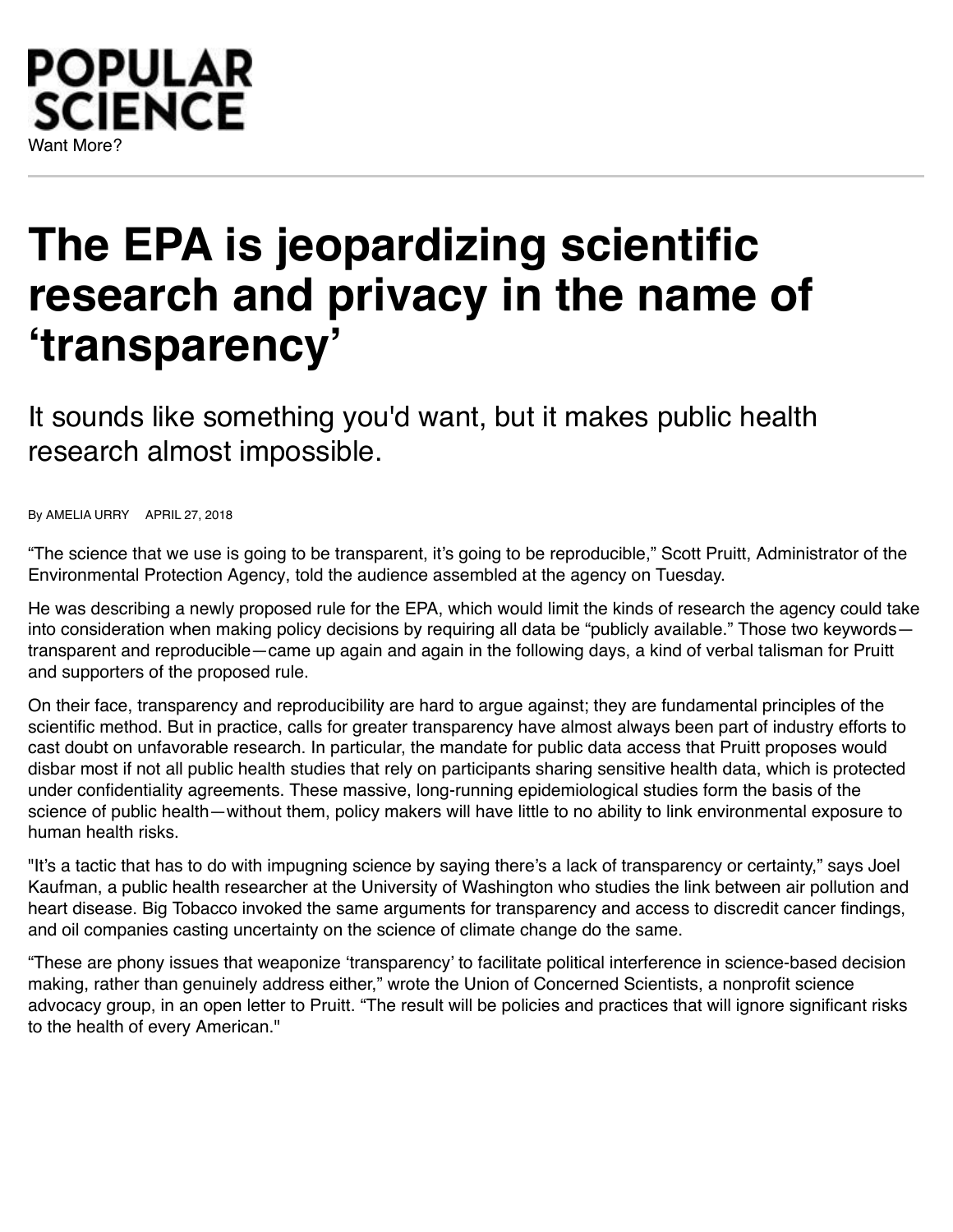### **Six Cities**

"This goes back 40 years, since we started that study," says Douglas Dockery, an epidemiologist at Harvard's School of Public Health. Starting in the late '70s, Dockery led a team of researchers who collected health data from residents in six U.S. cities. For 16 years, the scientists tracked more than 8,000 individuals, recording their lifestyle and environmental risks and collecting death certificates when participants died.

In 1993, [they published the study](http://www.nejm.org/doi/full/10.1056/NEJM199312093292401) in the *New England Journal of Medicine*, showing a 26 percent increase in mortality rate in the most-polluted city compared to the least-polluted city. "Mortality was most strongly associated with air pollution with fine particulates," the authors wrote, in one of the first definite findings linking fine particulate matter—PM2.5, which includes things like soot from [coal-burning power plants](https://www.popsci.com/coal-power-plants-cpp)—to [serious health risks for humans](https://www.popsci.com/air-pollution-death).

The study was peer reviewed, but its raw data (including birthdates, social security numbers, and other sensitive information from participants) was confidential. "We had both ethical and legal restrictions," Dockery said. The researchers had signed agreements with each participant ensuring their privacy, as well as various confidentiality agreements with the states that released death certificates to them.

When the EPA reviewed its air standards, after the publication of the Six Cities study, Dockery was called to testify about his work. "I went up to Capitol Hill at that time," he remembers, 25 years later, "and they had people dressed up in lab coats saying, 'give us the data.'"

# **Privacy vs. Transparency**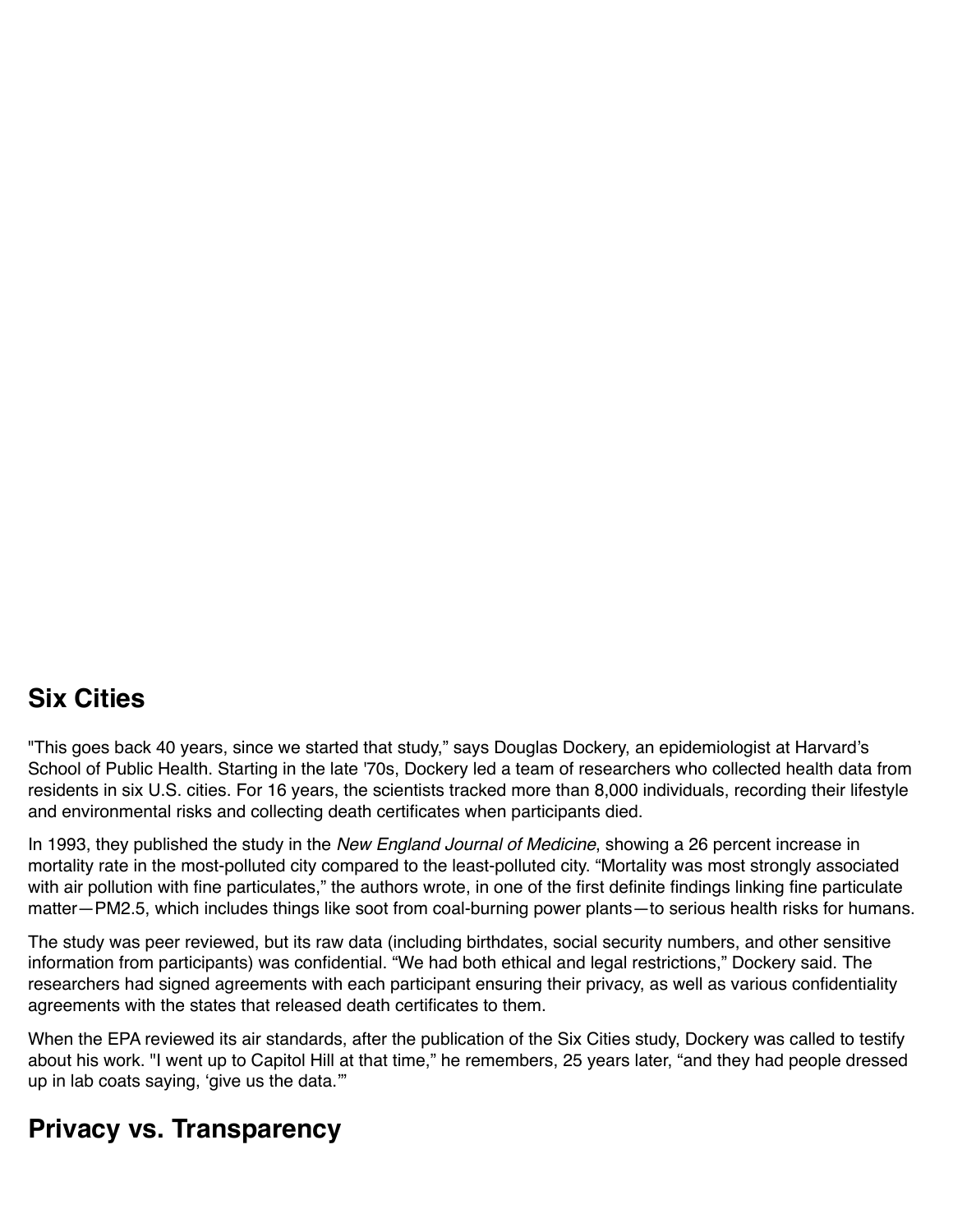"The best studies follow individuals over time, so that you can control all the factors except for the ones you're measuring," former EPA administrator Gina McCarthy told the *[Washington Post](https://www.washingtonpost.com/news/energy-environment/wp/2018/04/24/pruitt-to-unveil-controversial-transparency-rule-limiting-what-research-epa-can-use/?noredirect=on&utm_term=.bccd921b3bbe)*. "But it means following people's personal history, their medical history. And nobody would want somebody to expose all of their private information."

Despite the fact that we live in a world of ever-dwindling privacy, health data is a rare exception. When epidemiologists collect data about mortality rates, they also collect information about individuals' lifestyles, how much they exercise, whether they drink or smoke, what their diets are like, whether they suffer from other diseases or occupational hazards that might affect their health. The result is an intimate portrait of an individual that might contain details not known to their closest friends and family.

As Joel Kaufman explained, "the devil's in the details about what they decide is 'data'." While there are ways to redact and anonymize personal health data, there are limits to how much an individual's identity can be protected, especially in small communities where basic identifiers like age and gender may be enough to recognize a neighbor or a family member. And advocates for "transparency" can always say that is not good enough, and demand the original forms and questionnaires participants filled out, Kaufman says.

Pruitt has said that the proposed rule is necessary to give the public more information to consider during public comment periods on proposed policies, as though private citizens are clamoring to comb through multi-decadal data sets to double-check the work of scientists. But there are ways to verify data without making it accessible to the public at large: for example, by scientific peer review, independent verification, or confirmation by other studies. In other words, scientists from disparate institutions and research groups should (and do) check one another's work.

The Six Cities study was ultimately confirmed by all three of these methods. An independent organization called the Health Effects Institute got access to the original data (subject to the same confidentiality agreements as the original researchers) and attempted to reproduce the findings[—which they did](http://www.nejm.org/doi/full/10.1056/NEJM200401083500225). And in the time since the original study came out, many other researchers in many other places have come up with the same connection between fine particulate air pollution and cardiopulmonary disease and death.

"These were important studies at the time, 25 years ago," Dockery says now of his work on the Six Cities project, as well as the accompanying American Cancer Study. "But they've been replicated and validated and shown to be true scores of times by many other studies, and much better studies. To go back and suggest that somehow you could remove the study from the record is kind of irrelevant now—there's massive evidence that these studies have shown to be true."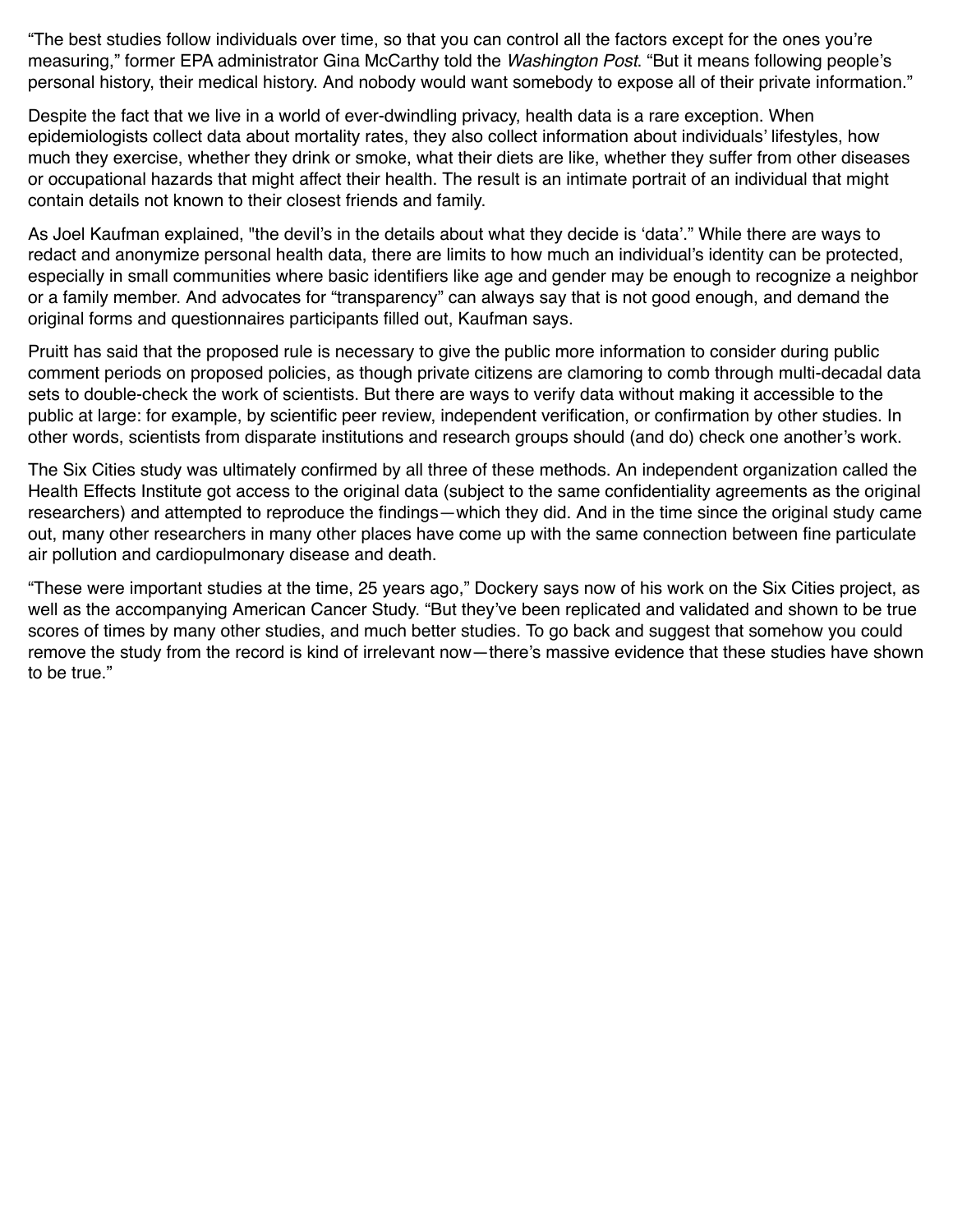#### **Sowing uncertainty**

This week, Trump transition team member—and advisor to the conservative policy think tank Heartland Institute— Steven Milloy told *[The Atlantic](https://www.theatlantic.com/science/archive/2018/04/how-the-epas-new-secret-science-rule/558878/?utm_source=atltw)* that the Six Cities Study is "the biggest science fraud that has gone on in this country's history" before making the claim that "China, for the last few years, has had these huge episodes of PM2.5. No one's died." ([Millions of people have died because of China's polluted air.](https://www.theguardian.com/world/2015/aug/14/air-pollution-in-china-is-killing-4000-people-every-day-a-new-study-finds))

Milloy's comments may be a particularly blatant example, but they're part of a long-running attempt to cast doubt on the integrity of science that turns up results unfavorable to industry.

In 1999, Richard Shelby, a Republican representative from Alabama, introduced a two-line amendment to an omnibus spending bill, stipulating that any federally funded science be subject to Freedom of Information Act requests. The amendment was eventually interpreted to include protections for individual privacy and intellectual property, but at the time science advocated viewed it as an asymmetrical attack that left industry-funded science [free from scrutiny](https://www.the-scientist.com/?articles.view/articleNo/13296/title/Debating-Shelby/).

In recent years, Texas representative Lamar Smith championed the argument that data should be publicly available, through the introduction of the [Secret Science Reform Act](https://www.congress.gov/bill/114th-congress/house-bill/1030/text) in 2015 (which became 2017's HONEST Act). Neither bill was ever able to pass both chambers of the House, and Smith has announced he will not seek reelection in 2018. [According to emails](https://drive.google.com/drive/folders/1cE4-gEJOeNxOv5DtZnBHopfNoxoDJ4-M?_ga=2.267876359.805800657.1524682118-1599274121.1524682118) acquired by the Union of Concerned Scientists, Smith met with Pruitt in January and made a "pitch" that the agency implement the basic principle of his HONEST Act in the EPA.

"The basis of science is that if you do something, and come to a conclusion, I ought to be able to look at how it was done and be able to come up with the same conclusion," said Idaho representative Mike Simpson at Pruitt's appearance before the House Appropriations Committee on Thursday. "Right now, nobody knows how the EPA comes up with a lot of the information that they come up with."

But reproducibility—the second buzzword linked to the proposed rule—isn't really a problem in epidemiology, Kaufman says. Any discussion of a "replication crisis" in public health science is likely linked to confusion sown by industry scientists who perform their own studies and analyses of data. Kaufman fears this is one possible outcome [of the transparency rule: If industry gets a hold of original datasets, they may be able to slice the statistics in a way](https://www.popsci.com/hype-impact-factor-bad-science) that looks more favorable to them.

"If you analyze data over and over again, you can often come up with different answers," says Kaufman. "Torture the data until it confesses, as we sometimes say."

He points out that this has been done with the science of climate change. "If you were to say, OK, we're only going to look at the last six months" of global temperature data, he says, "you might be able to come up with an answer that says the earth's not getting warmer." But that would be only part of the picture—a scientifically valid analysis would require you to study the complete range of the data, using tools and approaches in line with the original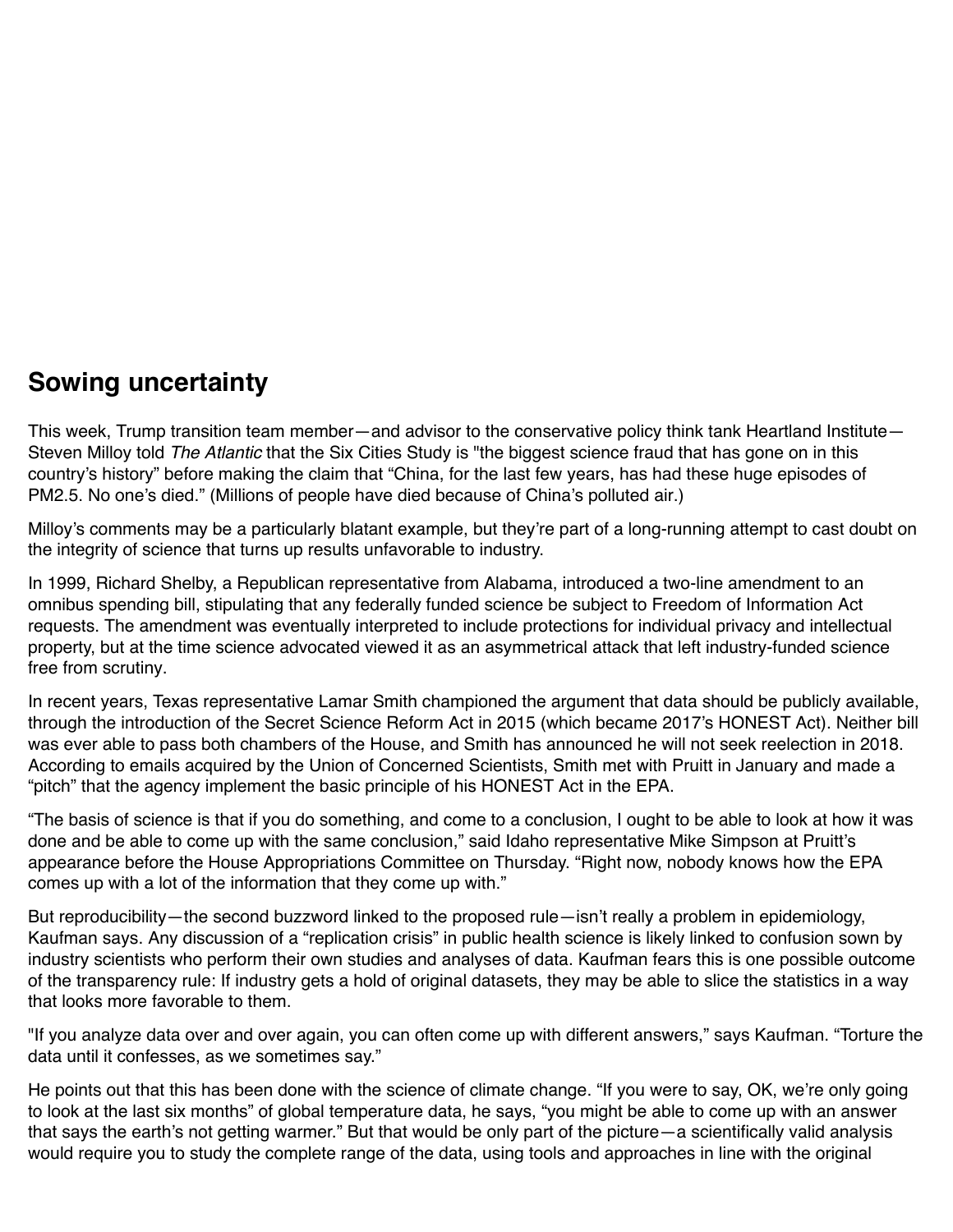purposes of data collection. If you start fudging those principles, Kaufman says, "You can often arrange the data to get an answer that you want to find."

# **Risky business**

"This was clearly an attempt to limit the science that's available to policy making, and especially an attack on epidemiology," says Dockery. In the United States, unlike Europe and other marketplaces, industry doesn't bear the burden of proving a chemical or pollutant is safe for humans—substances can only be proven to be harmful after the public has been exposed to them. That means massive, real-time studies like Six Cities are fundamental for understanding the risks of any given regulation or policy.

"Basically, we're using the American public as guinea pigs for testing these new products that are out there," Dockery says. "It's not that you're hurting the scientist," he explained of the proposed rule. "This is not preventing research. What it's doing is preventing science from contributing to discussions about policy."

If those studies become inadmissible when setting policy at the EPA, the health consequences could be grave. "We've made enormous strides in the U.S. in improving air quality, and that has spelled an enormous improvement in health," says Joel Kaufman. But those improvements have been driven by the scientific evidence that there are health consequences. "If you don't permit to enter into evidence the literature that show there are risks of air pollution, you risk turning back the clock."

"The purpose of this rule is not to increase transparency," Kaufman said. "It's to make it harder to regulate."

One thing everyone can agree on can be summed up in a statement from Joseph Bast, director of the Heartland Institute: This proposed rule "may be the most consequential decision made by EPA since the election of Donald Trump."

### **Latest News**

Want more news like this?

Sign up to receive our email newsletter and never miss an update!

Enter email address

Sign Up

By submitting above, you agree to [our privacy policy.](https://www.popsci.com/privacy-policy?loc=offramp&lnk=our-privacy-policy&dom=section-3)

Many products featured on this site were editorially chosen. Popular Science may receive financial compensation for products purchased through this site.

Copyright © 2018 Popular Science. A [Bonnier Corporation](http://www.bonniercorp.com/) Company. All rights reserved. Reproduction in whole or in part without permission is prohibited.